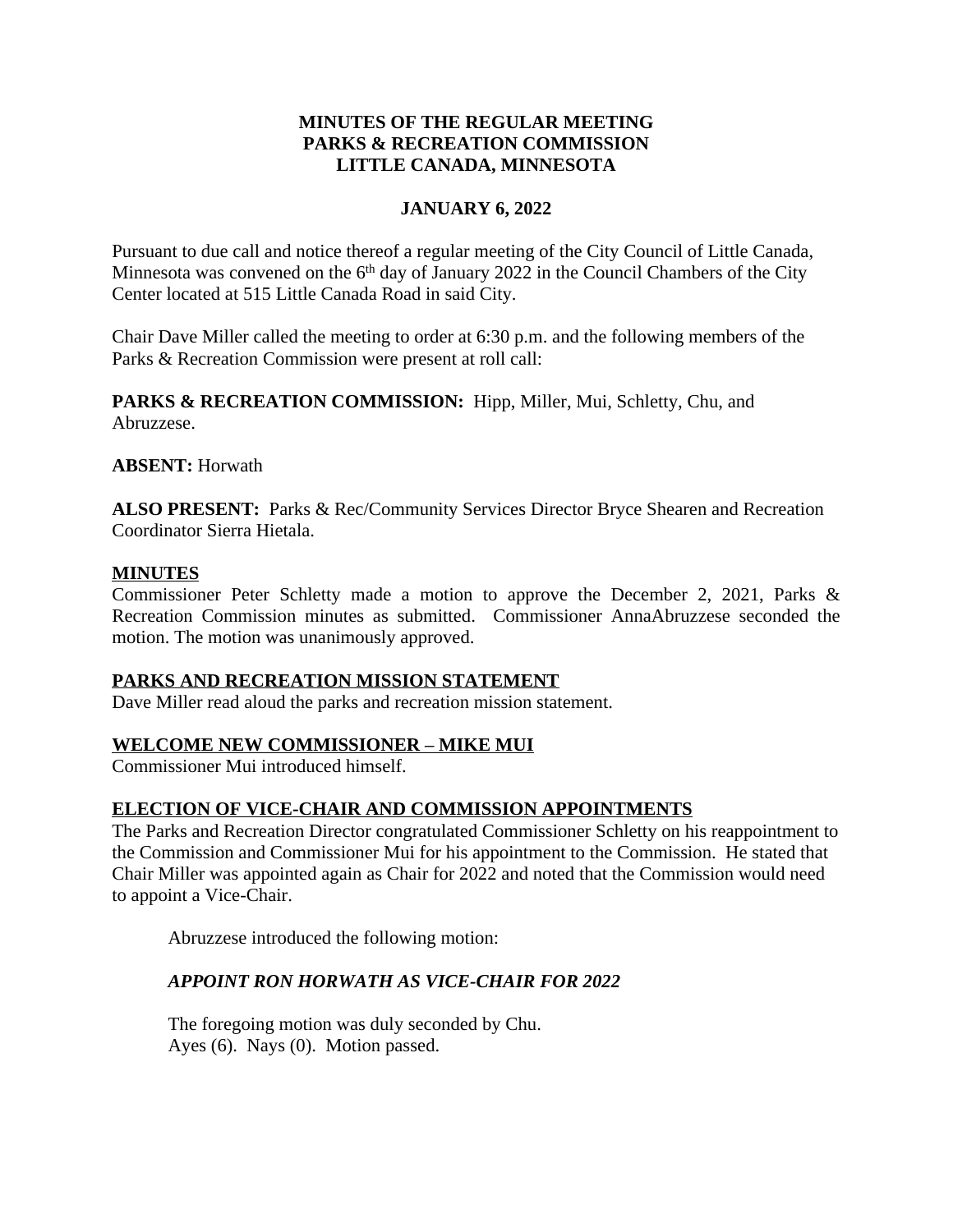The Parks and Recreation Director noted that the terms for Commissioners Chu and Horwath would be expiring at the end of 2022.

#### **OLD BUSINESS: PIONEER PARK UPDATE**

The Parks and Recreation Director stated that the next phase will be to begin to design and bid elements identified in the Master Plan, beginning with the play node. He highlighted the different elements within the play node concept design including the water feature.

Commissioner Mui commented that darker colors get warmer in the summer months and suggested that perhaps lighter colors are used.

The Parks and Recreation Director Community noted that they have found that all colors get hot for poured in place rubber. He stated that they are looking at planting some trees that would cast shade over the area.

Chair Miller asked for details on the construction process and phasing.

The Parks and Recreation Director commented that while work can be done in phases, it would make more sense to shut this entire area of the park down for one year to complete the work at one time for safety, efficiency, and cost savings. He stated that the goal would be to complete the play node as one cohesive project.

Commissioner Schletty asked if there could be drinking fountains added, as that feature is lacking in the area near the tennis courts and basketball courts.

The Parks and Recreation Director commented that was considered in the past, but the cost was prohibitive because of the need for a water line. He noted that the water line would be run with the water feature and therefore a water line for a drinking fountain could most likely be run as well at this time.

Commissioner Chu asked for details on the anticipated timeline.

The Parks and Recreation Director commented that staff is attempting to have the plans ready to go to submit for grant funds in March of 2022. He hoped that the City would be able to obtain some grant funding for the project, along with the contribution of up to \$400,000 from LCRA. He stated that they would hope to bid on the project around this time in 2023 and would like to have the project constructed in 2023 with the play node open in late summer/fall of 2023.

Commissioner Chu stated that there are still decisions to be made in terms of the playground equipment.

The Parks and Recreation Director stated that many of the playground design elements were outlined in the Master Plan. He noted he would ask multiple companies to submit a proposed design using the Master Plan as a guide. He noted that it is anticipated to have a neighborhood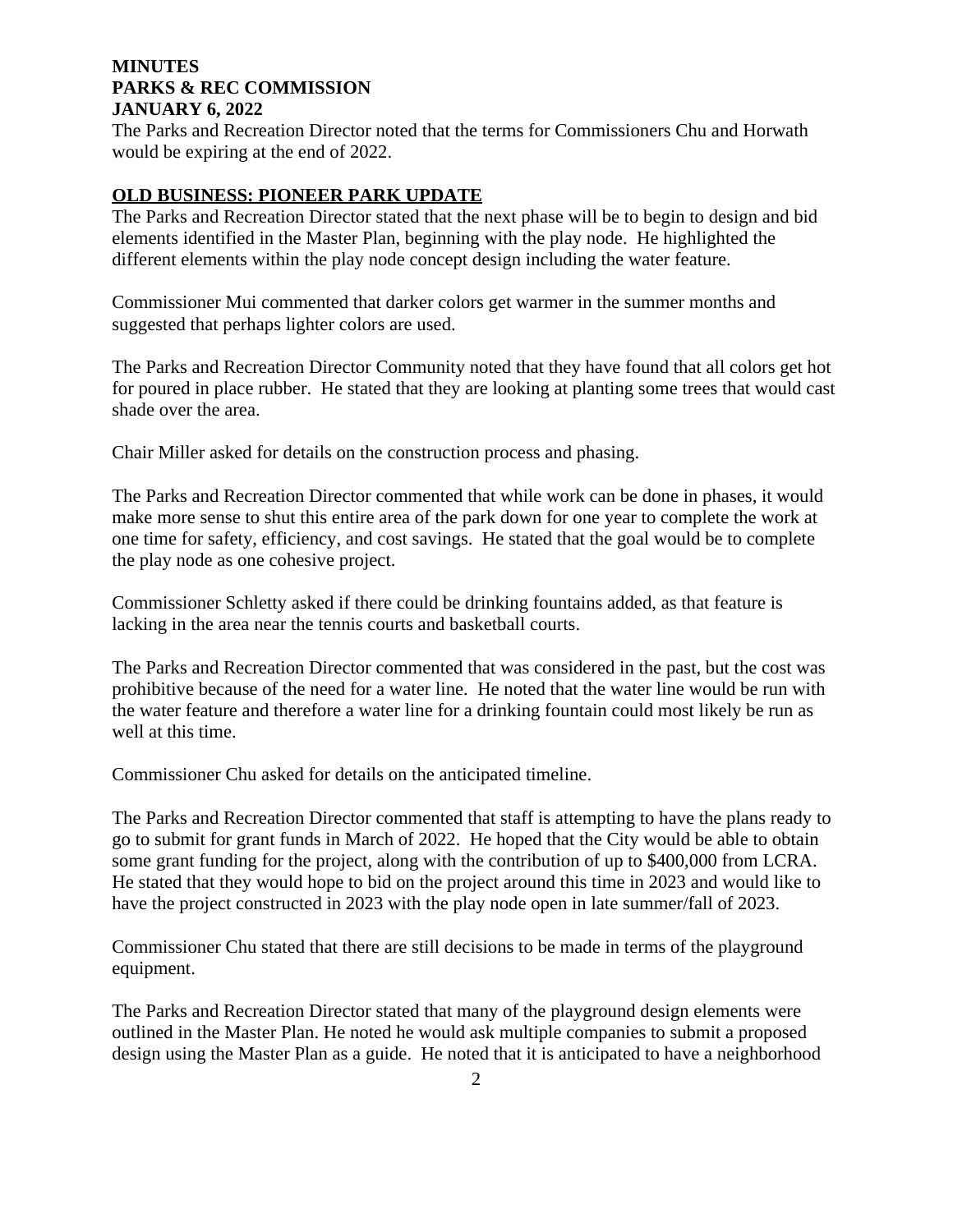meeting or survey to gain input from the community from those designs and the Commission could then make a decision. He stated that the playground would be built with the construction project and he would like it to include a community build portion.

Commissioner Hipp commented that she loves the blue water theme leading to the water feature.

Commissioner Mui asked if the City accepted donations from the community for funding.

The Parks and Recreation Director commented that they are always looking at alternative funding methods. He stated that outside of nonprofits, he cannot recall a sizable donation from a resident or other entity. He reviewed some of the private donations that have been received for different purposes. He stated that originally this project was planned for 2022 but was delayed to review additional funding opportunities.

Commissioner Chu asked if the mechanism is in place to allow residents to donate towards a project. She stated that the community builds have been successful and perhaps they could think about how to spread the word on how members of the community could engage and contribute.

Chair Miller agreed that he prefers to donate towards a project or specific purpose.

Commissioner Mui stated that he would guess most people are not aware of the plans to renovate the park and perhaps would be willing to contribute towards the project.

Commissioner Chu stated that the community was engaged and interested at Canadian Days.

Chair Miller stated that perhaps social media could be used to reach people in different ways.

Commissioner Mui stated that he would be interested in developing a document with fundraising ideas.

Chair Miller commented that could then be presented to the Commission and forwarded to the City Council.

### **OLD BUSINESS: RONDEAU PARK UPDATE**

The Parks and Recreation Director commented that staff continues to work on the design and construction documents, anticipating that project would go out to bid in the next month or so. He stated that the playground and shelter have been purchased. He noted that once the construction timeline is known, they would determine when a community build could occur. He stated that perhaps a subcommittee is formed to plan the community build.

Commissioner Chu asked how the adjacent residents will be made aware of the project and any disruptions.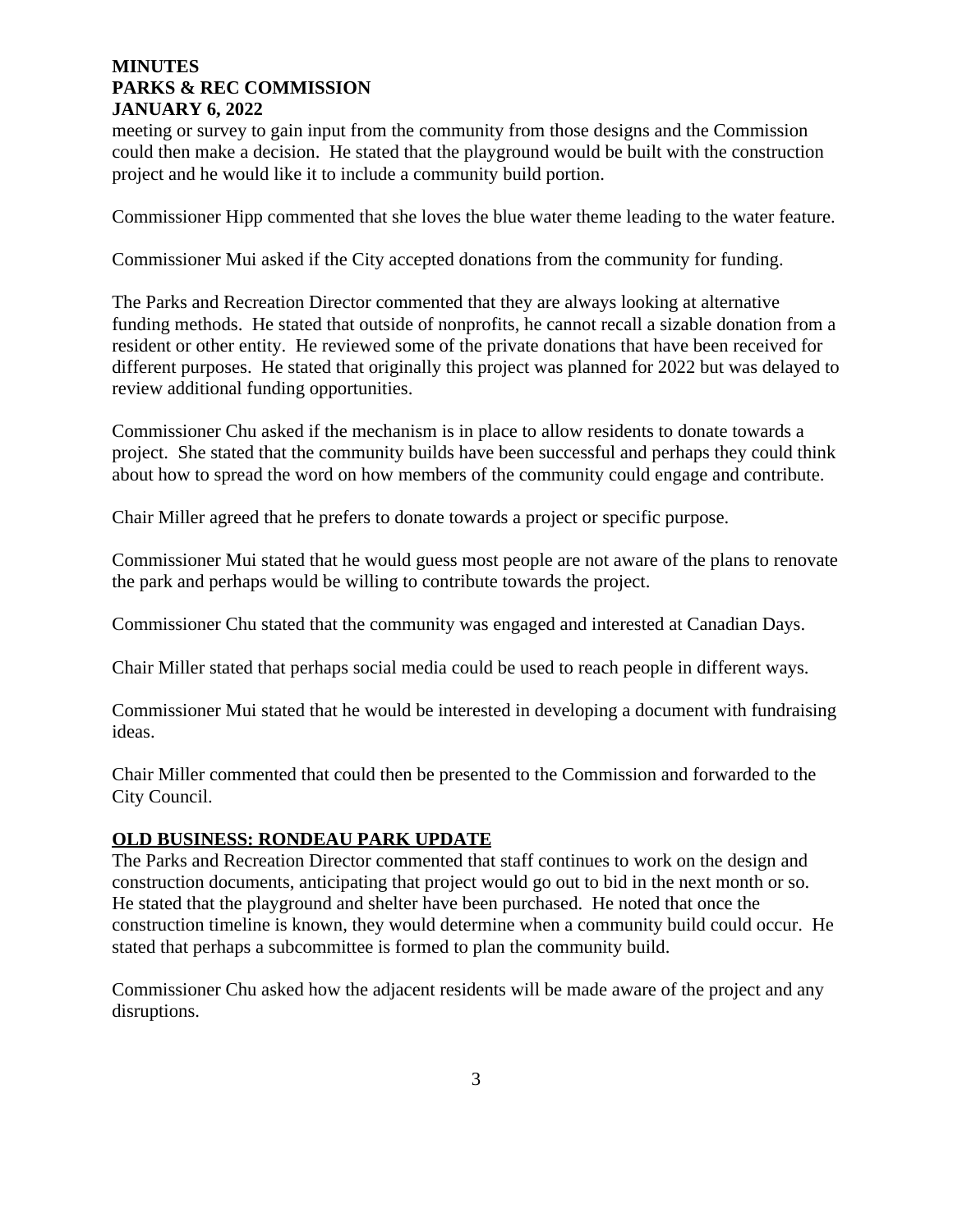The Parks and Recreation Director commented that there will likely be some disruption because there will be the park project in addition to the street project. He stated that the residents will be mailed a letter related to the street project and could include park improvements as well.

#### **NEW BUSINESS: 2022 PARK ASSIGNMENTS**

The Parks and Recreation Director commented that the intent is to assign each Commissioner a park to visit and provide input. He stated that the assignments have been updated to provide each member with a new park to visit.

The Parks and Recreation Director commented that in-person meetings have been able to work and the Council would like to maintain in-person meetings. He stated that staff will review the option for hybrid or virtual meetings to provide flexibility. He asked for input from the Commission on their preference for meetings.

Commissioner Hipp commented that she believes virtual meetings would be more effective, as mask-wearing makes it harder to hear voices.

Commissioner Chu commented that she would also like virtual meetings because of the concerns with the pandemic. She stated that she would also support a hybrid option to allow people to attend in person and those that are not comfortable attending virtually.

Chair Miller stated that he likes in-person meetings. He believed hybrid meetings could be a challenge as he would want to ensure everyone can be heard and that those attending virtually are equally recognized. He stated that he would support any option that allows for fair participation.

Commissioner Schletty stated that he enjoyed returning to in-person meetings but also understands that the pandemic has picked back up. He stated that a hybrid format would also be great and allow participation for those that may not feel comfortable attending. He stated that things are moving quickly, and he would be hesitant to decide at this time. He stated that if more people are comfortable meeting remotely and that is allowed, he would support that.

Commissioner Abruzzese stated that she believes that the meetings should have returned to remote some time ago because of the circumstances of the pandemic and the number of cases. She commented that the remote meetings were efficient, and that format would place less risk on the members of the Commission.

Commissioner Mui commented that he believes that it would be an all-or-nothing decision, whether that is in person or remote, and would not choose hybrid.

Chair Miller commented that it would appear the Commission would like to request to return to remote meetings until things settle down with the pandemic.